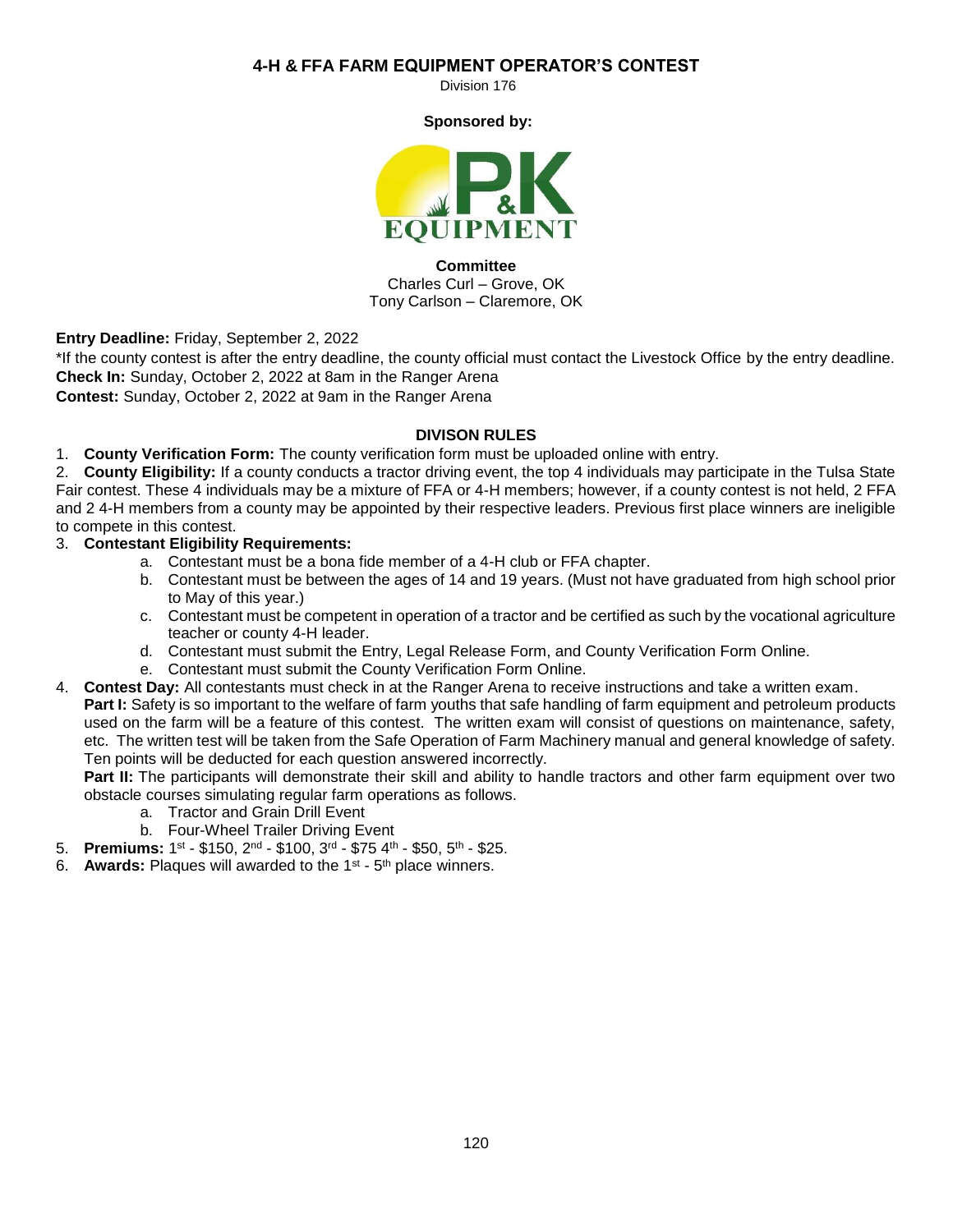## **OPERATOR'S CONTEST**

## Course Sheet



- Gates are 12 inches wider than the drill
- Adjust course to fit tractor and drill



- Start of lane is 2 foot wider than wagon
- End of lane is 1 foot wider than wagon
- Shed is 2 foot wider than wagon